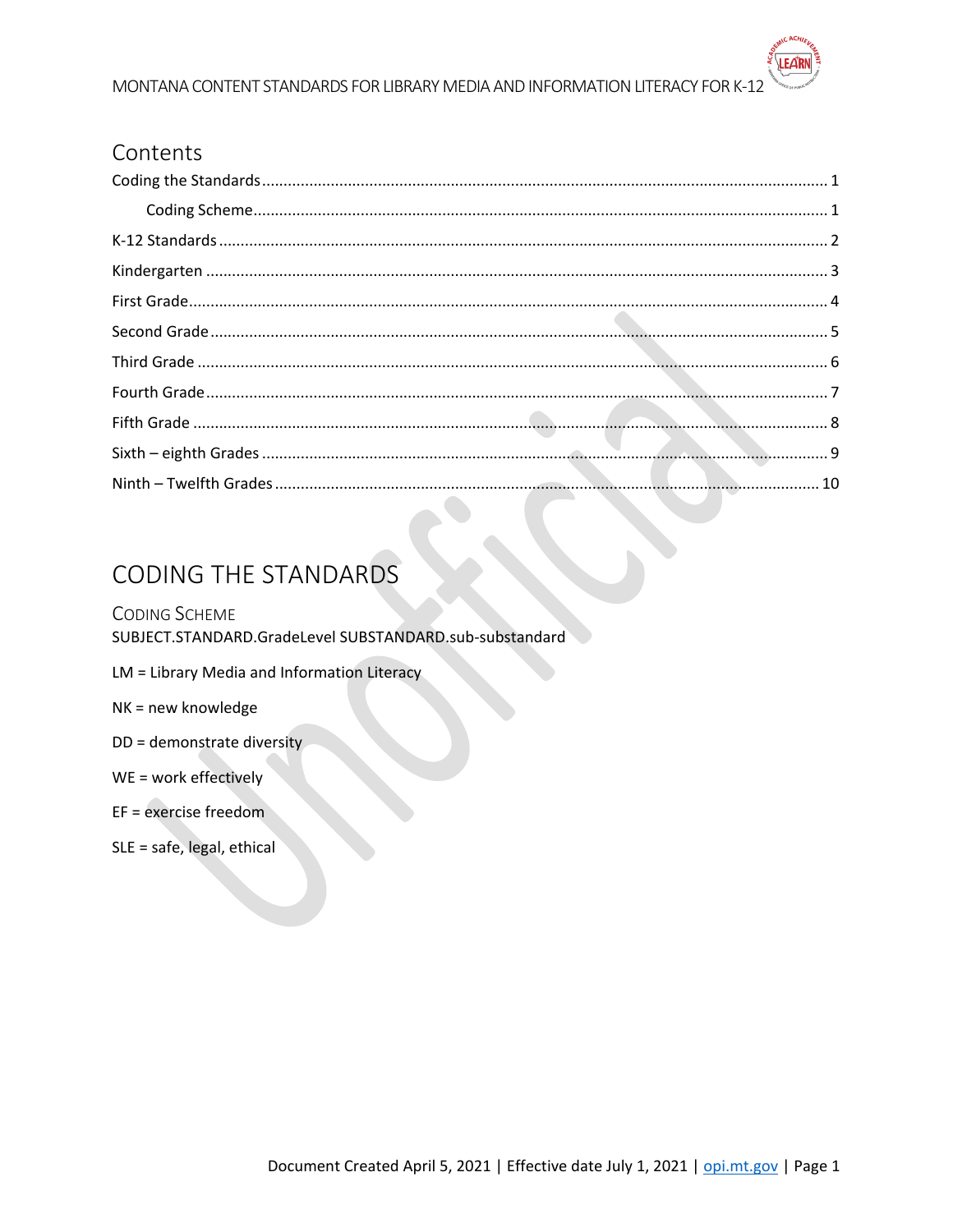## <span id="page-1-0"></span>K-12 STANDARDS

The following standards will go into effect on July 1, 2021.

When a district incorporates or integrates library media and information literacy content into district curriculum or offers an elective course in library media and information literacy, the following standards apply:

| <b>CODE</b> | <b>K-12 Standard Statement</b>                                                                                                                                                                     |
|-------------|----------------------------------------------------------------------------------------------------------------------------------------------------------------------------------------------------|
| LM.NK       | build new knowledge by inquiring, thinking critically, identifying<br>problems, and developing strategies for solving problems                                                                     |
| LM.DD       | demonstrate an understanding of and commitment to inclusiveness<br>and respect for diversity in the learning community, including the<br>distinct and unique cultural heritage of American Indians |
| LM.WE       | work effectively with others to broaden perspectives and work<br>toward common goals                                                                                                               |
| LM.MM       | make meaning by collecting, organizing, and sharing resources of<br>personal relevance                                                                                                             |
| LM.EF       | exercise freedom to read and demonstrate the ability to pursue<br>personal interests                                                                                                               |
| LM.SLE      | demonstrate safe, legal, and ethical creating and sharing of<br>knowledge products.                                                                                                                |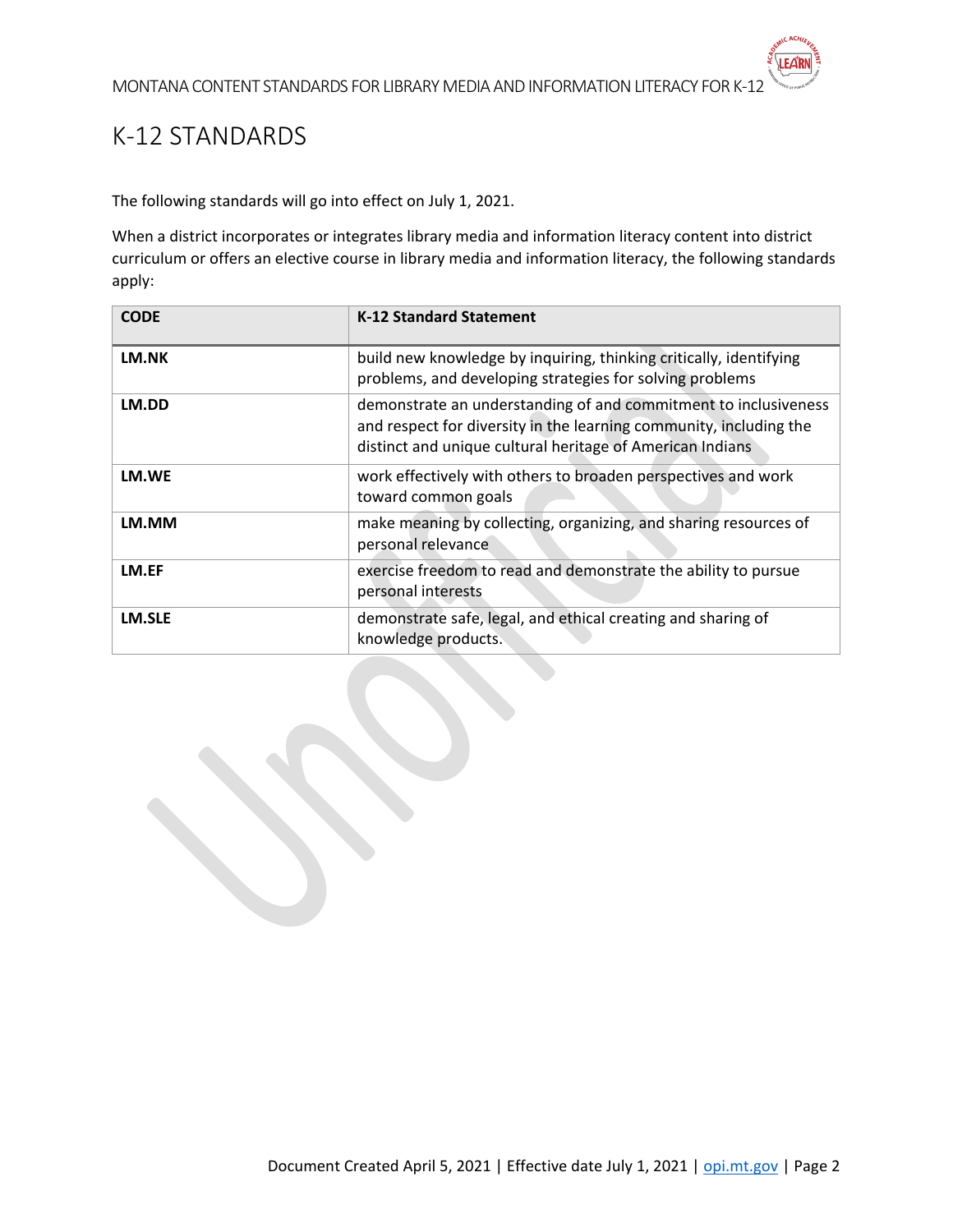### <span id="page-2-0"></span>KINDERGARTEN

| LM.K             | <b>CONTENT STANDARDS FOR LIBRARY MEDIA AND INFORMATION</b><br><b>LITERACY FOR KINDERGARTEN</b>                                                                                                     |
|------------------|----------------------------------------------------------------------------------------------------------------------------------------------------------------------------------------------------|
| LM.NK.K          | Build new knowledge by inquiring, thinking critically, identifying<br>problems, and developing strategies for solving problems                                                                     |
| <b>LM.NK.K.1</b> | form simple, factual level questions and begin to explore ways to<br>answer them                                                                                                                   |
| <b>LM.NK.K.2</b> | ask "I wonder" questions about topic, question, or problem.                                                                                                                                        |
| LM.DD.K          | Demonstrate an understanding of and commitment to inclusiveness<br>and respect for diversity in the learning community, including the<br>distinct and unique cultural heritage of American Indians |
| <b>LM.DD.K.1</b> | share knowledge and ideas with others through discussion and<br>listening and                                                                                                                      |
| LM.DD.K.2        | formulate questions related to content presented by others                                                                                                                                         |
| LM.WE.K          | Work effectively with others to broaden perspectives and work<br>toward common goals by listening respectfully and, when<br>appropriate, offering information and opinions in group discussions    |
| LM.MM.K          | Make meaning by collecting, organizing, and sharing resources of<br>personal relevance by expressing feelings and ideas about a story in<br>different formats                                      |
| LM.EF.K          | Exercise freedom to read and demonstrate the ability to pursue<br>personal interests                                                                                                               |
| <b>LM.EF.K.1</b> | routinely select picture, fiction, and information books                                                                                                                                           |
| LM.EF.K.2        | explore new genres                                                                                                                                                                                 |
| LM.EF.K.3        | select books at the appropriate reading level, to be read aloud, or<br>challenging books for browsing and enjoyment                                                                                |
| LM.SLE.K         | Demonstrate safe, legal, and ethical creating and sharing of<br>knowledge products by maintaining safe behavior when using the<br>internet                                                         |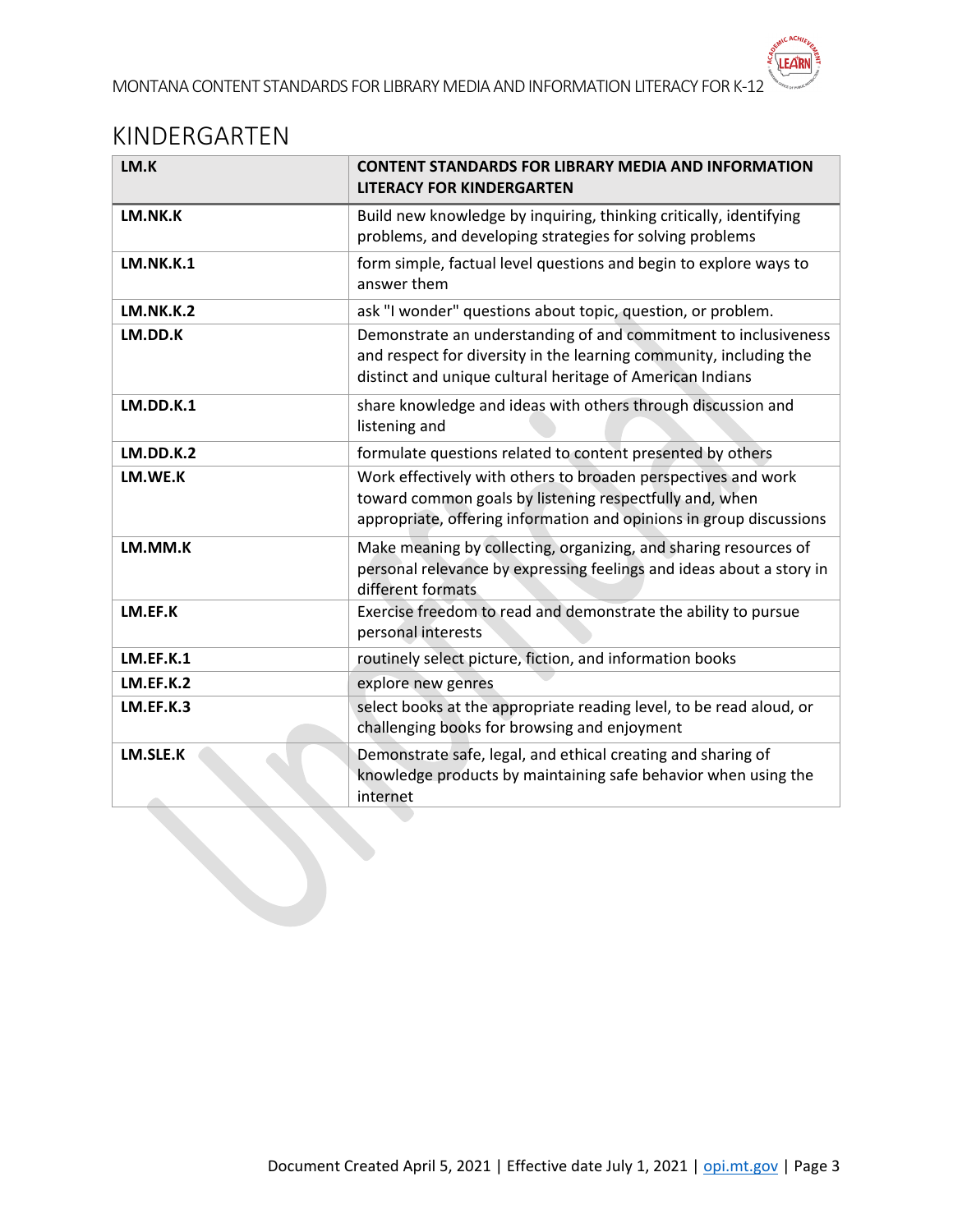## <span id="page-3-0"></span>FIRST GRADE

| LM.1              | <b>CONTENT STANDARDS FOR LIBRARY MEDIA AND INFORMATION</b><br><b>LITERACY FOR FIRST GRADE</b>                                                                                                      |
|-------------------|----------------------------------------------------------------------------------------------------------------------------------------------------------------------------------------------------|
| <b>LM.NK.1</b>    | Build new knowledge by inquiring, thinking critically, identifying<br>problems, and developing strategies for solving problems                                                                     |
| LM.NK.1.1         | Form simple, factual level questions and begin to explore ways to<br>answer them                                                                                                                   |
| <b>LM.NK.1.2</b>  | ask "I wonder" questions about topic, question, or problem                                                                                                                                         |
| LM.DD.1           | Demonstrate an understanding of and commitment to inclusiveness<br>and respect for diversity in the learning community, including the<br>distinct and unique cultural heritage of American Indians |
| LM.DD.1.1         | Share knowledge and ideas with others through discussion and<br>listening                                                                                                                          |
| <b>LM.DD.1.2</b>  | formulate questions related to content presented by others                                                                                                                                         |
| <b>LM.WE.1</b>    | Work effectively with others to broaden perspectives and work<br>toward common goals by listening respectfully and, when<br>appropriate, offering information and opinions in group discussions    |
| <b>LM.MM.1</b>    | Make meaning by collecting, organizing, and sharing resources of<br>personal relevance by expressing feelings and ideas about a story in<br>different formats                                      |
| LM.EF.1           | Exercise freedom to read and demonstrate the ability to pursue<br>personal interests                                                                                                               |
| <b>LM.EF.1.1</b>  | Request, choose, and share a variety of materials from various<br>genres related to personal interests                                                                                             |
| <b>LM.EF.1.2</b>  | select books at the appropriate reading level, to be read aloud, or<br>challenging books for browsing and enjoyment                                                                                |
| LM.SLE.1          | Demonstrate safe, legal, and ethical creating and sharing of<br>knowledge products                                                                                                                 |
| <b>LM.SLE.1.1</b> | Acknowledge the work of others                                                                                                                                                                     |
| <b>LM.SLE.1.2</b> | maintain safe behavior when using the internet                                                                                                                                                     |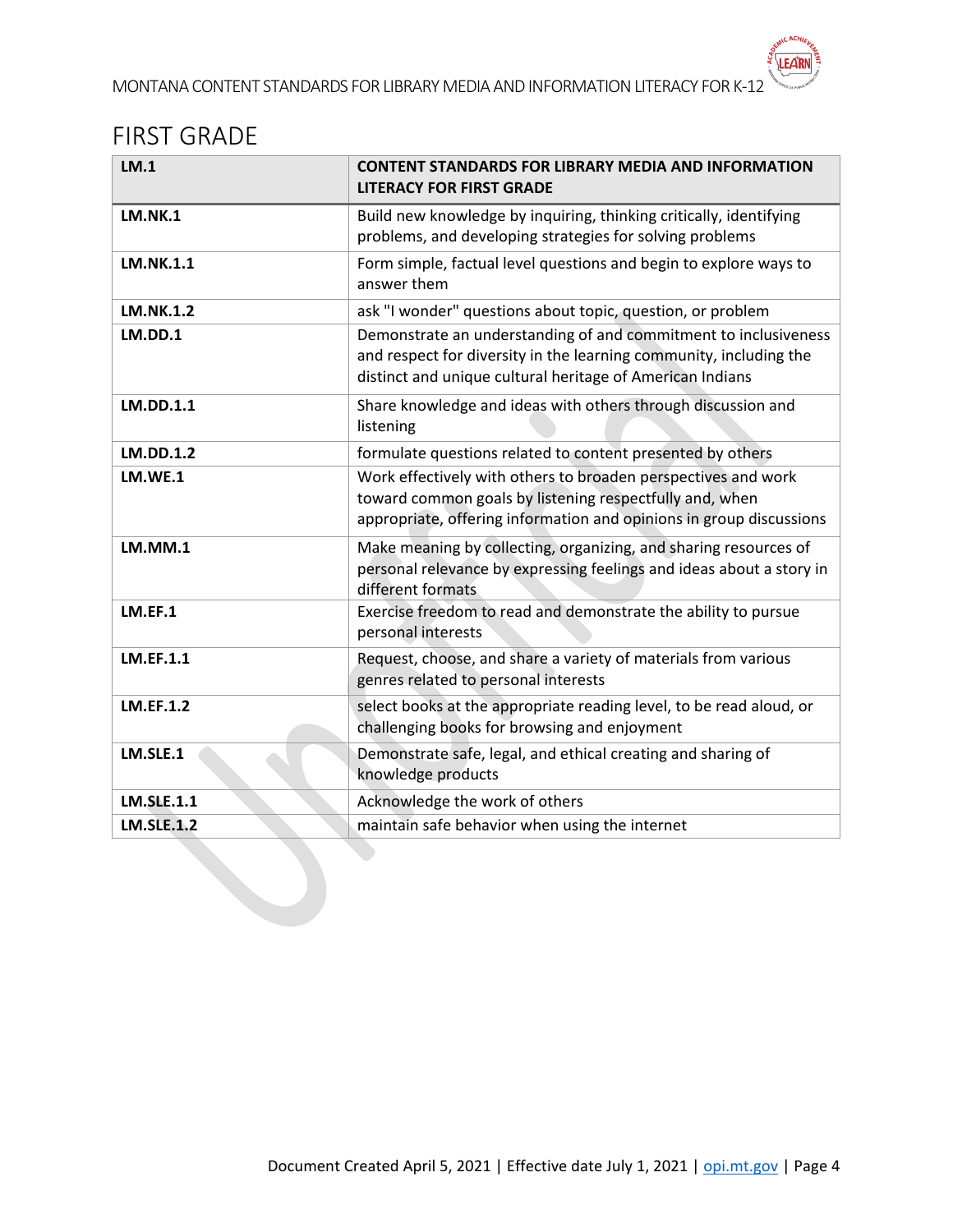## <span id="page-4-0"></span>SECOND GRADE

| LM.2              | <b>CONTENT STANDARDS FOR LIBRARY MEDIA AND INFORMATION</b><br><b>LITERACY FOR SECOND GRADE</b>                                                                                                             |
|-------------------|------------------------------------------------------------------------------------------------------------------------------------------------------------------------------------------------------------|
| <b>LM.NK.2</b>    | Build new knowledge by inquiring, thinking critically, identifying<br>problems, and developing strategies for solving problems. Generate<br>questions about a topic and select a focal question to explore |
| LM.DD.2           | Demonstrate an understanding of and commitment to inclusiveness<br>and respect for diversity in the learning community, including the<br>distinct and unique cultural heritage of American Indians         |
| LM.DD.2.1         | Share knowledge and ideas with others through discussion and<br>listening                                                                                                                                  |
| <b>LM.DD.2.2</b>  | formulate questions related to content presented by others                                                                                                                                                 |
| <b>LM.WE.2</b>    | Work effectively with others to broaden perspectives and work<br>toward common goals. Listen respectfully and, when appropriate,<br>offer information and opinions in group discussions                    |
| LM.MM.2           | Make meaning by collecting, organizing, and sharing resources of<br>personal relevance. Make connections between literature and<br>personal experiences                                                    |
| LM.EF.2           | Exercise freedom to read and demonstrate the ability to pursue<br>personal interests                                                                                                                       |
| <b>LM.EF.2.1</b>  | select books at the appropriate reading level, to be read aloud, or<br>challenging books for browsing and enjoyment                                                                                        |
| <b>LM.EF.2.2</b>  | begin to recognize that different genres require different reading,<br>listening, or viewing strategies                                                                                                    |
| LM.SLE.2          | demonstrate safe, legal, and ethical creating and sharing of<br>knowledge products                                                                                                                         |
| <b>LM.SLE.2.1</b> | acknowledge the work of others                                                                                                                                                                             |
| <b>LM.SLE.2.2</b> | maintain safe behavior when using the internet                                                                                                                                                             |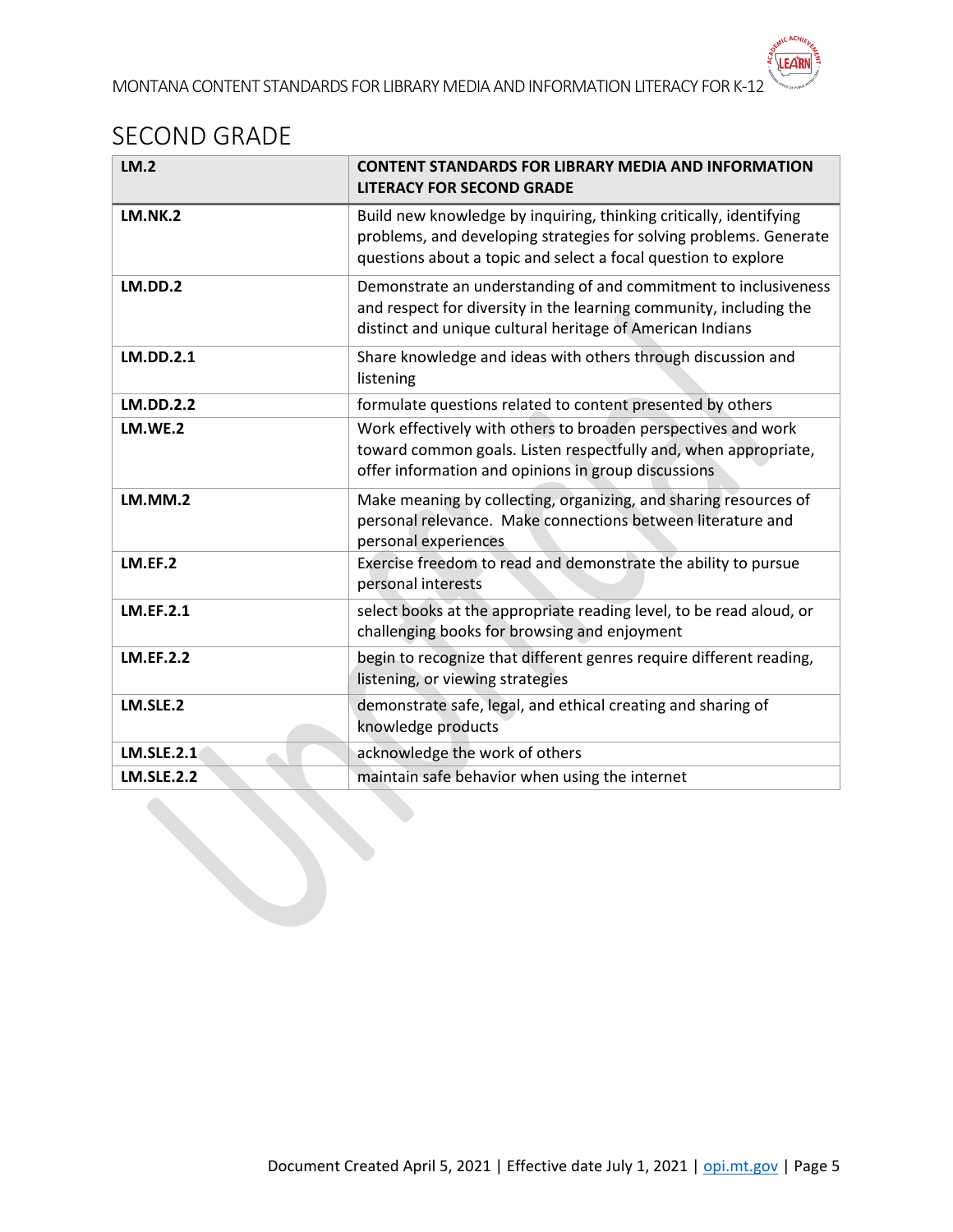## <span id="page-5-0"></span>THIRD GRADE

| LM.3              | <b>CONTENT STANDARDS FOR LIBRARY MEDIA AND INFORMATION</b><br><b>LITERACY FOR THIRD GRADE</b>                                                                                                         |
|-------------------|-------------------------------------------------------------------------------------------------------------------------------------------------------------------------------------------------------|
| LM.NK.3           | Build new knowledge by inquiring, thinking critically, identifying<br>problems, and developing strategies for solving problems. Ask<br>"why" questions in order to formulate a question about a topic |
| LM.DD.3           | Demonstrate an understanding of and commitment to inclusiveness<br>and respect for diversity in the learning community, including the<br>distinct and unique cultural heritage of American Indians    |
| LM.DD.3.1         | Articulate and identify one's own place in the global community and<br>respect others' cultural identities                                                                                            |
| <b>LM.DD.3.2</b>  | explore sources written by authors with diverse backgrounds                                                                                                                                           |
| LM.WE.3           | Work effectively with others to broaden perspectives and work<br>toward common goals                                                                                                                  |
| <b>LM.WE.3.1</b>  | Find information in print, digital, and other resources on a topic of<br>personal interest                                                                                                            |
| <b>LM.WE.3.2</b>  | work in teams to produce original works or solve problems                                                                                                                                             |
| <b>LM.WE.3.3</b>  | use technology tools for independent and collaborative publishing<br>activities                                                                                                                       |
| LM.MM.3           | Make meaning by collecting, organizing, and sharing resources of<br>personal relevance                                                                                                                |
| LM.MM.3.1         | Make a list of possible sources of information that will help answer<br>questions or an information need                                                                                              |
| <b>LM.MM.3.2</b>  | use text features to decide which resources are best to use and why                                                                                                                                   |
| LM.EF.3           | Exercise freedom to read and demonstrate the ability to pursue<br>personal interests                                                                                                                  |
| <b>LM.EF.3.1</b>  | Read, listen to, and view a range of resources for a variety of<br>purposes                                                                                                                           |
| <b>LM.EF.3.2</b>  | recognize features of various genres and use different reading<br>strategies for understanding                                                                                                        |
| <b>LM.EF.3.3</b>  | connect personal feelings to characters and events portrayed in a<br>literary work                                                                                                                    |
| <b>LM.EF.3.4</b>  | set reading goals                                                                                                                                                                                     |
| <b>LM.EF.3.5</b>  | demonstrate knowledge of authors and genres                                                                                                                                                           |
| LM.SLE.3          | Demonstrate safe, legal, and ethical creating and sharing of<br>knowledge products                                                                                                                    |
| <b>LM.SLE.3.1</b> | Acknowledge and credit the work of others                                                                                                                                                             |
| <b>LM.SLE.3.2</b> | use information, technology and media tools responsibly and safely                                                                                                                                    |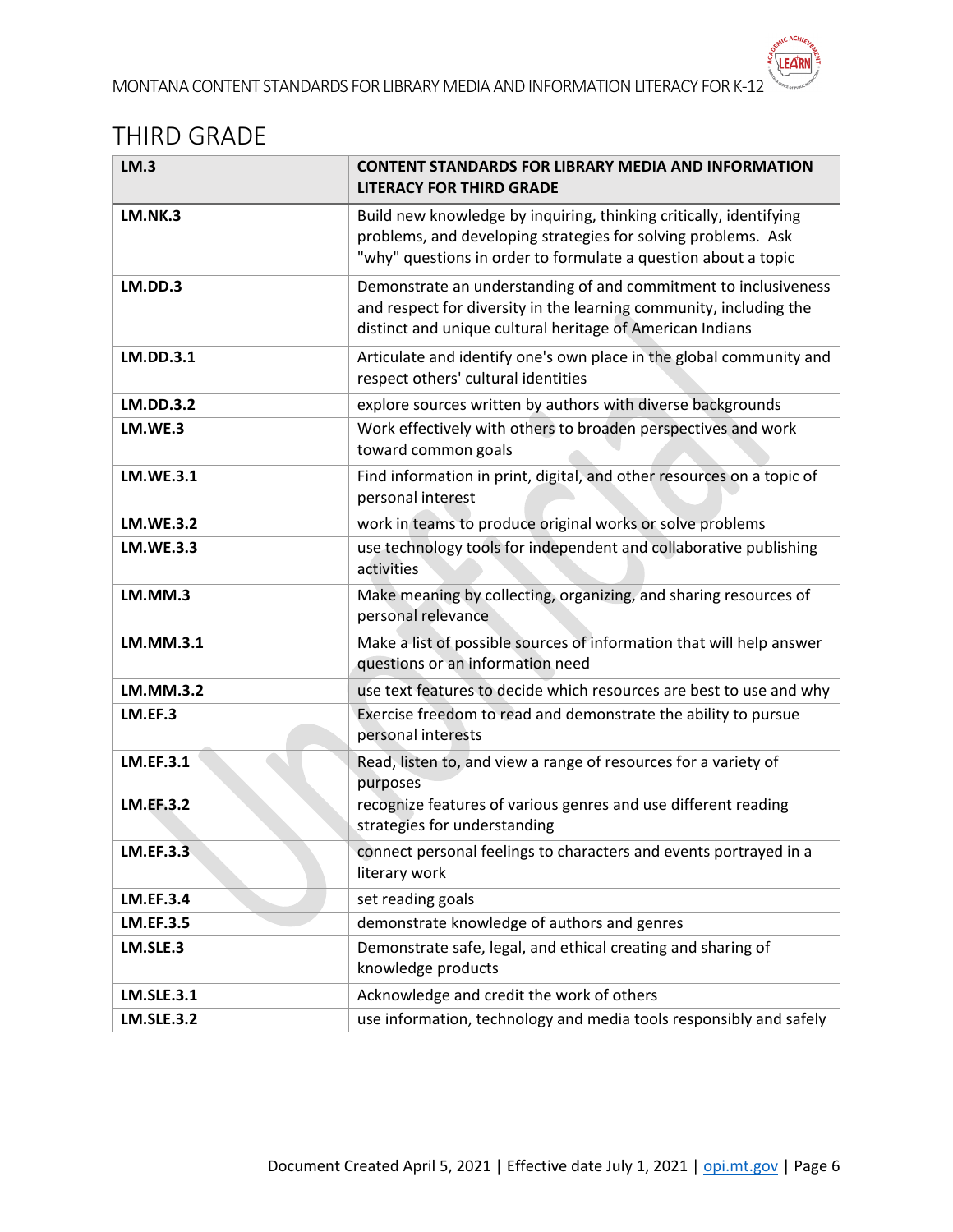## <span id="page-6-0"></span>FOURTH GRADE

| LM.4              | <b>CONTENT STANDARDS FOR LIBRARY MEDIA AND INFORMATION</b><br><b>LITERACY FOR FOURTH GRADE</b>                                                                                                     |
|-------------------|----------------------------------------------------------------------------------------------------------------------------------------------------------------------------------------------------|
| LM.NK.4           | Build new knowledge by inquiring, thinking critically, identifying<br>problems, and developing strategies for solving problems                                                                     |
| <b>LM.NK.4.1</b>  | Ask "why" questions in order to formulate a question about a topic                                                                                                                                 |
| <b>LM.NK.4.2</b>  | use an inquiry process to solve a problem                                                                                                                                                          |
| LM.DD.4           | Demonstrate an understanding of and commitment to inclusiveness<br>and respect for diversity in the learning community, including the<br>distinct and unique cultural heritage of American Indians |
| <b>LM.DD.4.1</b>  | Articulate and identify one's own place in the global community and<br>respect others' cultural identities                                                                                         |
| <b>LM.DD.4.2</b>  | explore sources written by authors with diverse backgrounds                                                                                                                                        |
| LM.WE.4           | Work effectively with others to broaden perspectives and work<br>toward common goals                                                                                                               |
| <b>LM.WE.4.1</b>  | Find information in print, digital, and other resources on a topic of<br>personal interest                                                                                                         |
| <b>LM.WE.4.2</b>  | work in teams to produce original works or solve problems                                                                                                                                          |
| <b>LM.WE.4.3</b>  | use technology tools for independent and collaborative publishing<br>activities                                                                                                                    |
| LM.MM.4           | Make meaning by collecting, organizing, and sharing resources of<br>personal relevance                                                                                                             |
| LM.MM.4.1         | Organize possible sources of information that will help answer<br>questions or an information need                                                                                                 |
| <b>LM.MM.4.2</b>  | use text features to decide which resources are best to use and why                                                                                                                                |
| LM.EF.4           | Exercise freedom to read and demonstrate the ability to pursue<br>personal interests                                                                                                               |
| <b>LM.EF.4.1</b>  | Read, listen to, and view a range of resources for a variety of<br>purposes                                                                                                                        |
| <b>LM.EF.4.2</b>  | recognize features of various genres and use different reading<br>strategies for understanding                                                                                                     |
| <b>LM.EF.4.3</b>  | connect personal feelings to characters and events portrayed in a<br>literary work                                                                                                                 |
| <b>LM.EF.4.4</b>  | set reading goals                                                                                                                                                                                  |
| <b>LM.EF.4.5</b>  | demonstrate knowledge of authors and genres                                                                                                                                                        |
| LM.SLE.4          | Demonstrate safe, legal, and ethical creating and sharing of<br>knowledge products                                                                                                                 |
| <b>LM.SLE.4.1</b> | Acknowledge and credit the work of others                                                                                                                                                          |
| <b>LM.SLE.4.2</b> | use information, technology and media tools responsibly and safely                                                                                                                                 |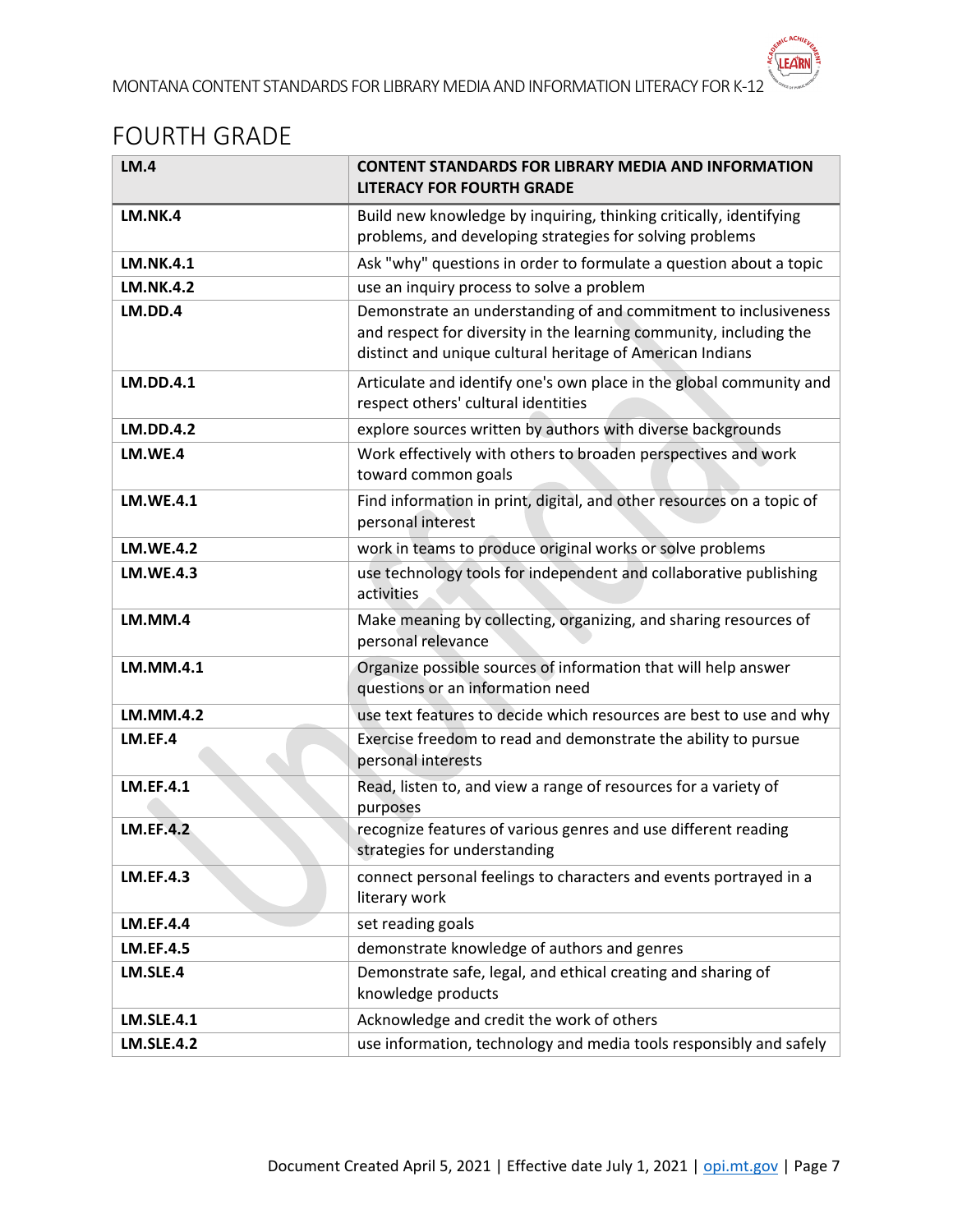### <span id="page-7-0"></span>FIFTH GRADE

| <b>LM.5</b>       | <b>CONTENT STANDARDS FOR LIBRARY MEDIA AND INFORMATION</b><br><b>LITERACY FOR FIFTH GRADE</b>                                                                                                      |
|-------------------|----------------------------------------------------------------------------------------------------------------------------------------------------------------------------------------------------|
| <b>LM.NK.5</b>    | Build new knowledge by inquiring, thinking critically, identifying<br>problems, and developing strategies for solving problems                                                                     |
| <b>LM.NK.5.1</b>  | Ask "why" questions in order to formulate a question about a topic                                                                                                                                 |
| <b>LM.NK.5.2</b>  | use an inquiry process to solve a problem                                                                                                                                                          |
| LM.DD.5           | Demonstrate an understanding of and commitment to inclusiveness<br>and respect for diversity in the learning community, including the<br>distinct and unique cultural heritage of American Indians |
| <b>LM.DD.5.1</b>  | Articulate and identify one's own place in the global community and<br>respect others' cultural identities                                                                                         |
| <b>LM.DD.5.2</b>  | identify sources written by authors with diverse backgrounds                                                                                                                                       |
| LM.WE.5           | Work effectively with others to broaden perspectives and work<br>toward common goals                                                                                                               |
| <b>LM.WE.5.1</b>  | Find information in print, digital, and other resources on a topic of<br>personal interest                                                                                                         |
| <b>LM.WE.5.2</b>  | work in teams to produce original works or solve problems                                                                                                                                          |
| <b>LM.WE.5.3</b>  | use technology tools for independent and collaborative publishing<br>activities                                                                                                                    |
| LM.MM.5           | Make meaning by collecting, organizing, and sharing resources of<br>personal relevance                                                                                                             |
| LM.MM.5.1         | Organize possible sources of information that will help answer<br>questions or an information need                                                                                                 |
| <b>LM.MM.5.2</b>  | use text features to decide which resources are best to use and why                                                                                                                                |
| LM.EF.5           | Exercise freedom to read and demonstrate the ability to pursue<br>personal interests                                                                                                               |
| <b>LM.EF.5.1</b>  | Read, listen to, and view a range of resources for a variety of<br>purposes                                                                                                                        |
| <b>LM.EF.5.2</b>  | explain features of various genres and use different reading<br>strategies for understanding                                                                                                       |
| <b>LM.EF.5.3</b>  | connect personal feelings to characters and events portrayed in a<br>literary work                                                                                                                 |
| <b>LM.EF.5.4</b>  | set reading goals                                                                                                                                                                                  |
| <b>LM.EF.5.5</b>  | demonstrate knowledge of authors and genres                                                                                                                                                        |
| LM.SLE.5          | Demonstrate safe, legal, and ethical creating and sharing of<br>knowledge products                                                                                                                 |
| <b>LM.SLE.5.1</b> | Acknowledge and credit the work of others                                                                                                                                                          |
| <b>LM.SLE.5.2</b> | use information, technology and media tools responsibly and safely                                                                                                                                 |
| <b>LM.SLE.5.3</b> | keep personal information private while using digital tools                                                                                                                                        |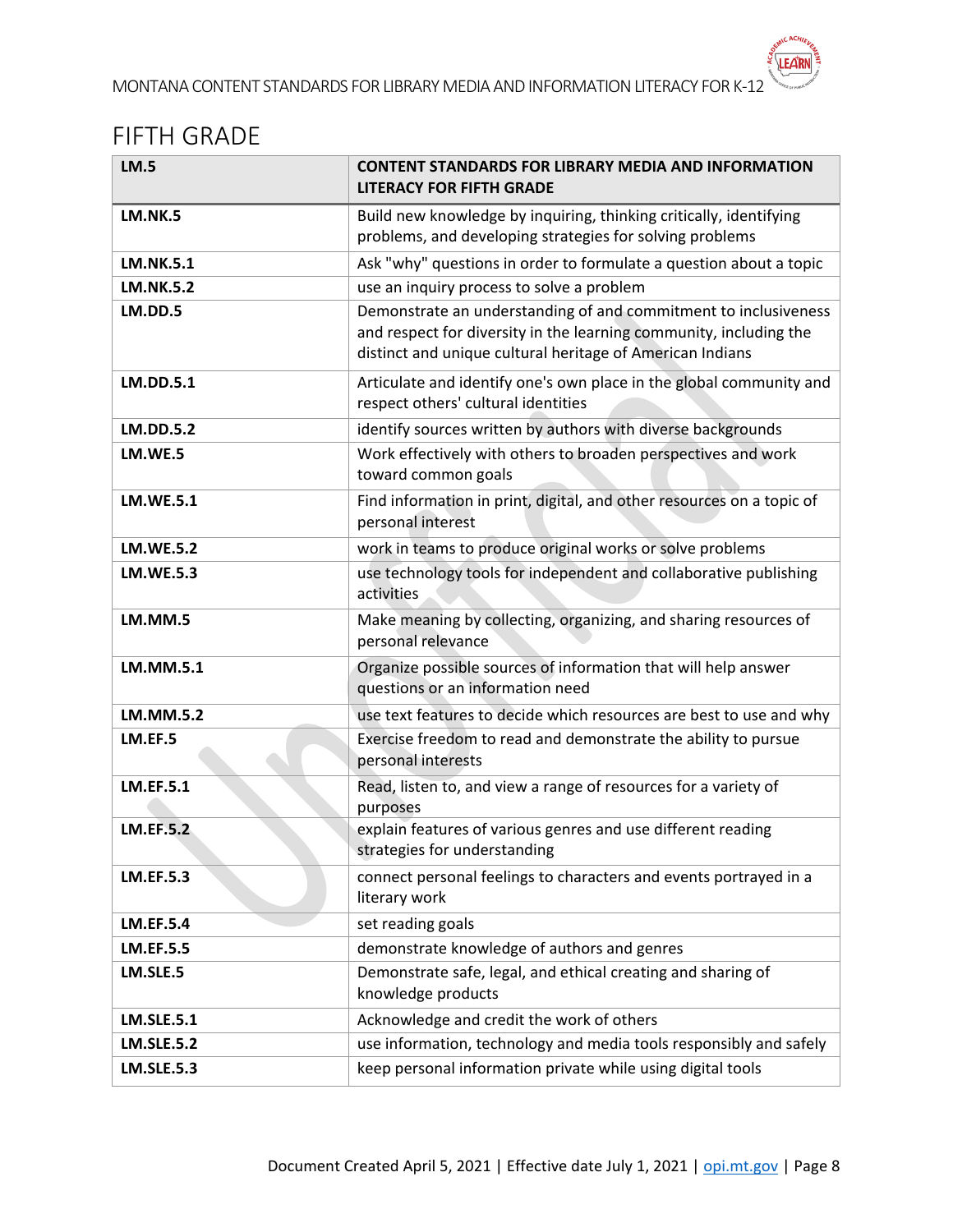# <span id="page-8-0"></span>SIXTH – EIGHTH GRADES

| LM.6-8            | <b>CONTENT STANDARDS FOR LIBRARY MEDIA AND INFORMATION</b><br>LITERACY FOR SIXTH THROUGH EIGHTH GRADE                                                                                              |
|-------------------|----------------------------------------------------------------------------------------------------------------------------------------------------------------------------------------------------|
| <b>LM.NK.6-8</b>  | Build new knowledge by inquiring, thinking critically, identifying<br>problems, and developing strategies for solving problems                                                                     |
| LM.NK.6-8.1       | Write questions independently based on key ideas or areas of focus                                                                                                                                 |
| LM.NK.6-8.2       | refine questions based on the type of information needed                                                                                                                                           |
| LM.NK.6-8.3       | reflect at the end of an inquiry process                                                                                                                                                           |
| <b>LM.DD.6-8</b>  | Demonstrate an understanding of and commitment to inclusiveness<br>and respect for diversity in the learning community, including the<br>distinct and unique cultural heritage of American Indians |
| LM.DD.6-8.1       | Evaluate resources for relevance, currency authority, and bias<br>including those by and about tribes in Montana                                                                                   |
| LM.DD.6-8.2       | seek more than one point of view by using diverse sources                                                                                                                                          |
| <b>LM.WE.6-8</b>  | Work effectively with others to broaden perspectives and work<br>toward common goals                                                                                                               |
| LM.WE.6-8.1       | Offer information and opinions and encourage others to share ideas<br>at appropriate times in group discussions                                                                                    |
| LM.WE.6-8.2       | accurately describe or summarize the ideas of others                                                                                                                                               |
| <b>LM.MM.6-8</b>  | Make meaning by collecting, organizing, and sharing resources of<br>personal relevance                                                                                                             |
| LM.MM.6-8.1       | Experiment with various types of technology tools for artistic and<br>personal expression                                                                                                          |
| LM.MM.6-8.2       | share reading, listening, and viewing experiences in a variety of<br>ways and formats                                                                                                              |
| <b>LM.EF.6-8</b>  | Exercise freedom to read and demonstrate the ability to pursue<br>personal interests                                                                                                               |
| LM.EF.6-8.1       | Independently locate and select information for personal, hobby, or<br>vocational interests                                                                                                        |
| LM.EF.6-8.2       | read, listen to, and view a wide range of genres and formats for<br>recreation and information                                                                                                     |
| LM.EF.6-8.3       | respond to images and feelings evoked by a literary work                                                                                                                                           |
| <b>LM.SLE.6-8</b> | Demonstrate safe, legal, and ethical creating and sharing of<br>knowledge products                                                                                                                 |
| LM.SLE.6-8.1      | Practice internet safety and appropriate online behavior                                                                                                                                           |
| LM.SLE.6-8.2      | use criteria to determine safe and unsafe internet sites                                                                                                                                           |
| LM.SLE.6-8.3      | participate safely, ethically, and legally in online activities                                                                                                                                    |
| LM.SLE.6-8.4      | connect ideas and information with their owners or source                                                                                                                                          |
| LM.SLE.6-8.5      | credit sources by following copyright, licensing, and fair use<br>guidelines                                                                                                                       |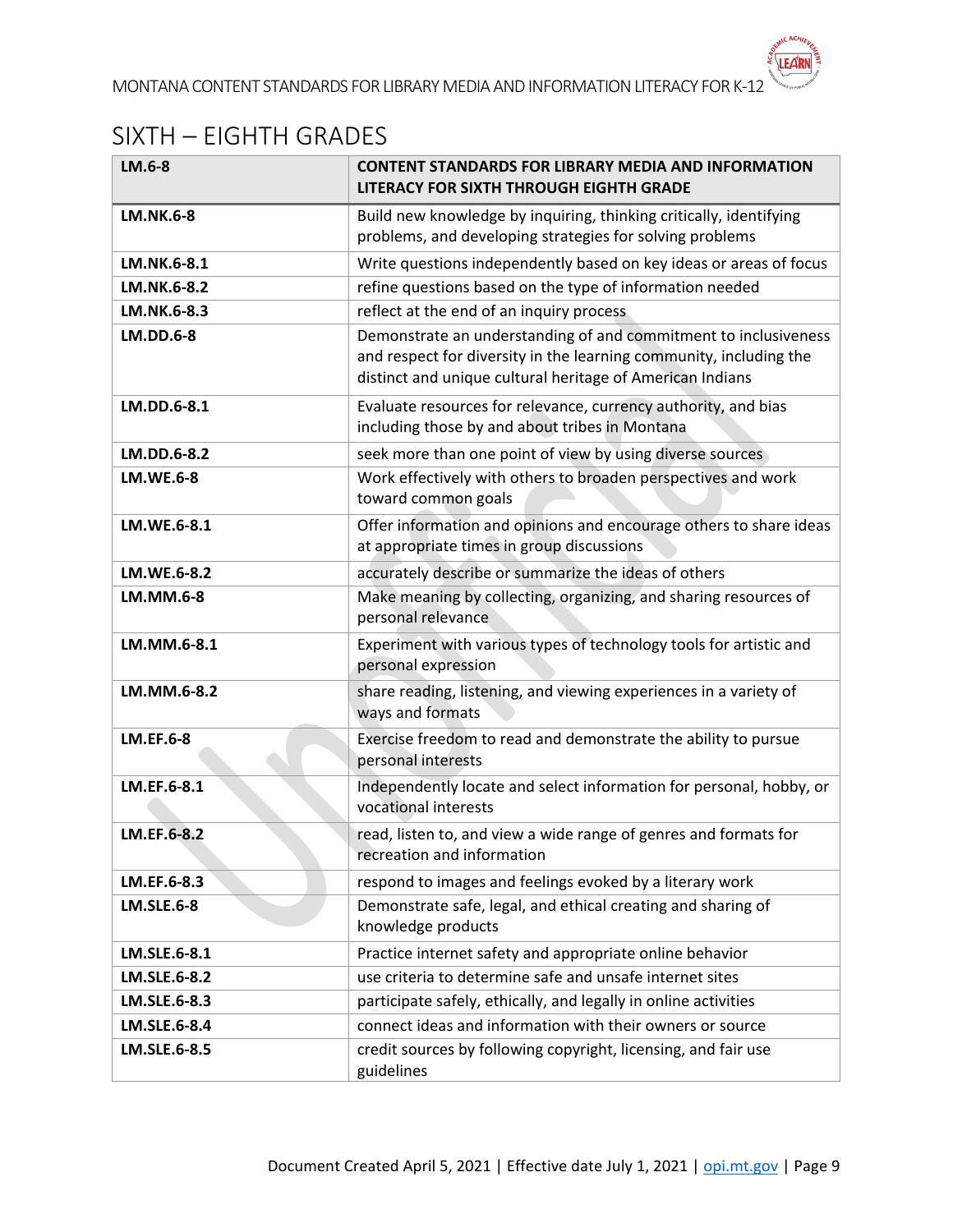## <span id="page-9-0"></span>NINTH – TWELFTH GRADES

| LM.9-12           | <b>CONTENT STANDARDS FOR LIBRARY MEDIA AND INFORMATION</b><br>LITERACY FOR NINTH THROUGH TWELFTH GRADE                                                                                             |
|-------------------|----------------------------------------------------------------------------------------------------------------------------------------------------------------------------------------------------|
| <b>LM.NK.9-12</b> | Build new knowledge by inquiring, thinking critically, identifying<br>problems, and developing strategies for solving problems                                                                     |
| LM.NK.9-12.1      | Formulate and refine essential questions through reading,<br>constructing hypotheses, research questions, and thesis statements                                                                    |
| LM.NK.9-12.2      | develop questions that require making connections between ideas<br>and events and systematically test a hypothesis or validate a thesis<br>statement                                               |
| LM.NK.9-12.3      | reflect at the end of an inquiry process                                                                                                                                                           |
| LM.DD.9-12        | Demonstrate an understanding of and commitment to inclusiveness<br>and respect for diversity in the learning community, including the<br>distinct and unique cultural heritage of American Indians |
| LM.DD.9-12.1      | Evaluate resources for relevance, currency authority, and bias<br>including those by and about tribes in Montana                                                                                   |
| LM.DD.9-12.2      | seek more than one point of view by using diverse sources                                                                                                                                          |
| LM.DD.9-12.3      | identify the impact of personal background and bias on research<br>projects and inquiry processes                                                                                                  |
| <b>LM.WE.9-12</b> | Work effectively with others to broaden perspectives and work<br>toward common goals                                                                                                               |
| LM.WE.9-12.1      | Actively seek the opinions of others and contribute positively to an<br>environment in which all participants ideas are shared and valued                                                          |
| LM.WE.9-12.2      | seek consensus from a group, when appropriate, to achieve a<br>stronger product                                                                                                                    |
| LM.WE.9-12.3      | work with others to solve problems and make decisions on issues,<br>topics, and themes being investigated                                                                                          |
| LM.MM.9-12        | Make meaning by collecting, organizing, and sharing resources of<br>personal relevance                                                                                                             |
| LM.MM.9-12.1      | Assess the impacts of specific works on the reader or viewer                                                                                                                                       |
| LM.MM.9-12.2      | express ideas through creative products in multiple formats using a<br>variety of technology tools                                                                                                 |
| LM.MM.9-12.3      | select an appropriate format to effectively communicate and<br>support a purpose, argument, point of view, or interpretation                                                                       |
| LM.MM.9-12.4      | create original products using a variety of technology tools to<br>express personal learning                                                                                                       |
| LM.MM.9-12.5      | independently pursue answers to self-generated questions                                                                                                                                           |
| <b>LM.EF.9-12</b> | Exercise freedom to read and demonstrate the ability to pursue<br>personal interests                                                                                                               |
| LM.EF.9-12.1      | Select a variety of types of materials based on personal interests<br>and prior knowledge                                                                                                          |